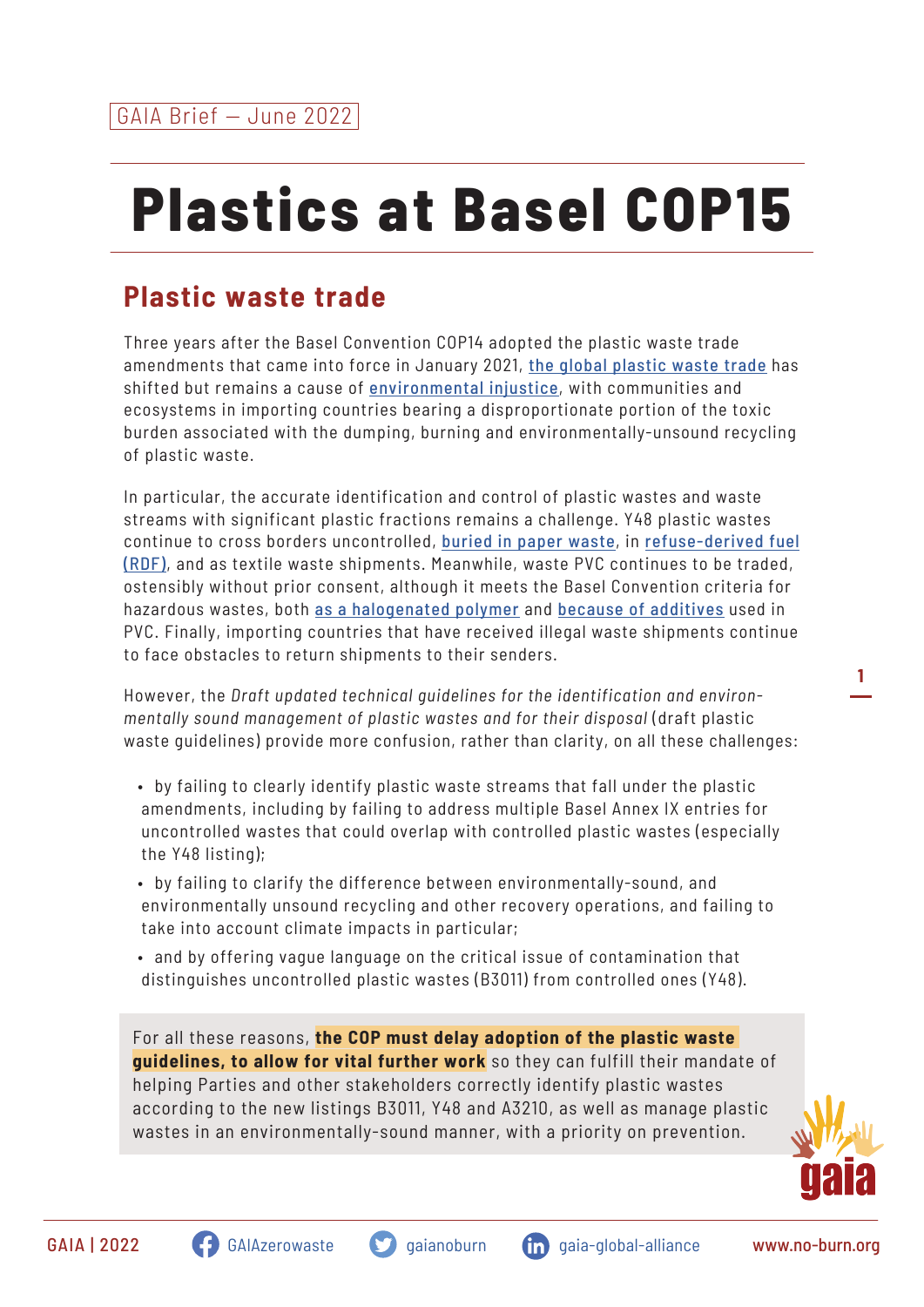## **What counts as plastic recycling?**

The plastic waste amendments introduced trade controls that are partly based on the kind and quality of waste management in the importing country. In particular, entry B3011 exempts from trade controls plastic wastes that are clean, sorted and nonhalogenated, when they are destined for "recycling in an environmentally-sound manner".

However, distinguishing genuine plastic recycling from other recovery or even disposal is no easy task. The limits of mechanical recycling have come sharply into focus in recent years, both in terms of [overblown recycling rate claims](https://static1.squarespace.com/static/5eda91260bbb7e7a4bf528d8/t/62726edceb7cc742d53eb073/1651666652743/The+Real+Truth+about+the+U.S.+Plastic+Recycling+Rate+2021+Facts+and+Figures+_5-4-22.pdf) and of [toxics](https://ipen.org/documents/widespread-chemical-contamination-recycled-plastic-pellets-globally) [in recyclate](https://ipen.org/documents/widespread-chemical-contamination-recycled-plastic-pellets-globally). [Existing but unsuccessful](https://www.no-burn.org/wp-content/uploads/2021/11/CR-Technical-Assessment_June-2020_for-printing-1.pdf) thermal (pyrolysis, gasification) and solventbased recovery processes for plastics have been marketed as novel "chemical recycling" or "advanced recycling", when in fact their energy requirements are colossal, and they do not tolerate mixed or contaminated inputs, making them unfit for post-consumer plastic waste, and significant emitters of hazardous waste, or at best, [dirty fuel](https://www.no-burn.org/wp-content/uploads/2022/03/PTF_a-losing-proposition_March-2-2022.pdf).

For these reasons, it is more important than ever for the draft plastic waste guidelines, and any change to the definition of recycling of organics (R3), to clearly identify plastic recycling as processes that actually convert plastic wastes into recycled plastic. Plastic-to-plastic processes are part of the circular economy to the extent that they [displace virgin plastic production](https://www.sciencedirect.com/science/article/pii/B9780128178805000025) - which is not true of processes that merely convert plastic wastes into chemicals with no guarantee of their final use in the economy, whether they are even clean enough to be used as fuels, or must be disposed of as hazardous waste.

Therefore, **the plastic waste guidelines must limit recycling of plastics (R3) to plastic-to-plastic processes**, which the current draft fails to do. It is unlikely that this issue, in addition to all the draft's shortcomings in identifying plastic wastes, can be resolved by a contact group during COP, which is why **COP must delay adoption of the plastic waste guidelines** and allow work to continue intersessionally.

In addition, **any change to the definition of R3 recycling in Annex IV must similarly confine plastic recycling to plastic-to-plastic processes**, leaving plastic-to-fuel and plastic-to-chemicals as other forms of recovery.